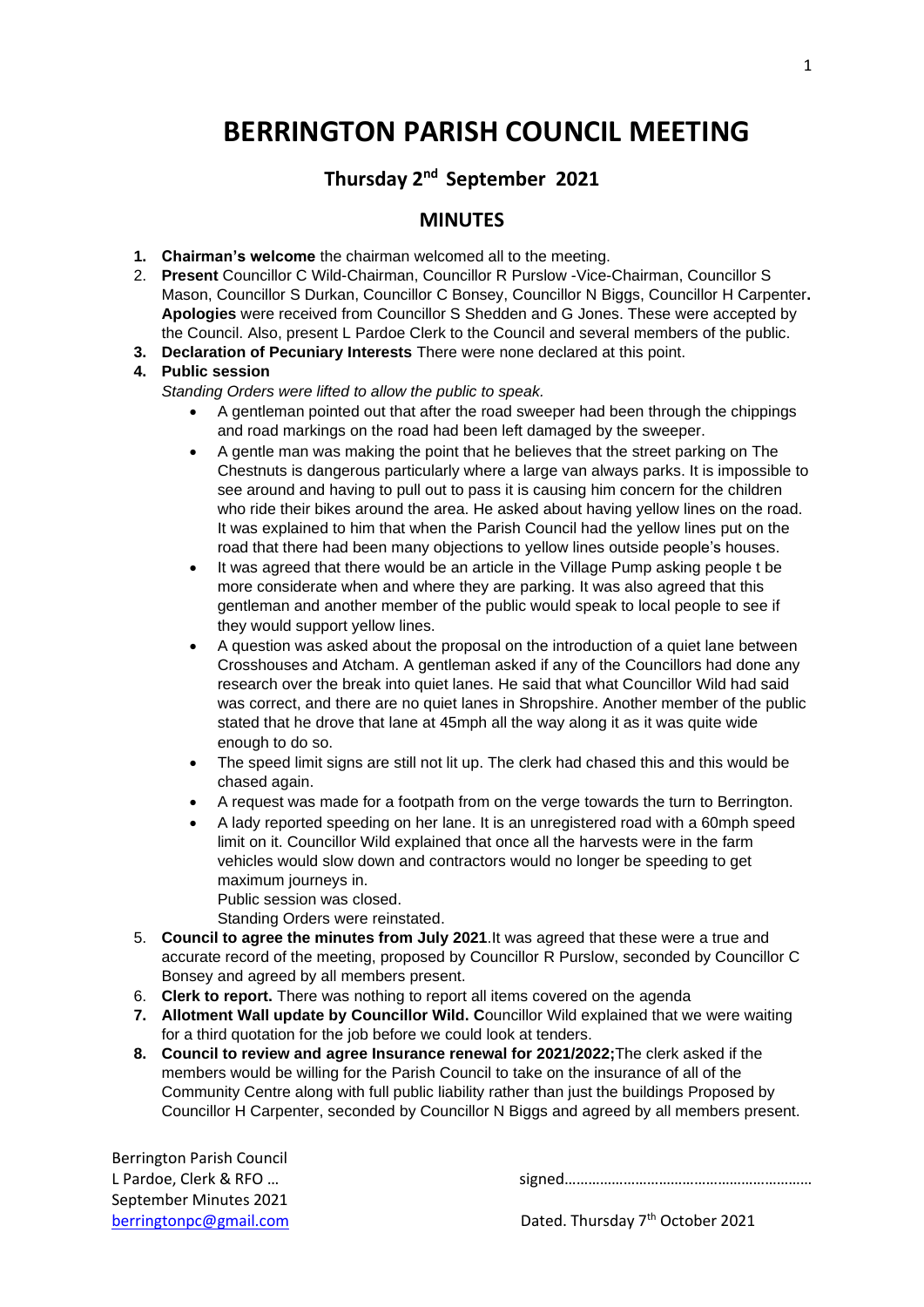**9. Chestnut Play Areas -Update and Safety report from ROSPA.**The clerk had received copies of the report from ROSPA and would circulate it to all members. Councillor Wild explained that a meeting had been arranged with Greenbelt representatives, members of the Parish Council and the local Member of Parliament to discuss the state of the Play Areas. This was the only way the Parish Council was able to get any response from the Management Company. The Parish Council had been trying to get a response from the company for the last two or three years and had also brought Persimmon into the matter who originally owned the land.

#### **10. Planning matters**

- Reference: 21/03374/FUL (validated: 07/07/2021) Address: 15 Lower Cross, Cross Houses, Shrewsbury, Shropshire, SY5 6JU Permission Granted
- Reference: 21/02866/FUL (validated: 06/07/2021) Address: 1 Russell Place, Cross Houses, Shrewsbury, Shropshire, SY5 6EY Permission Granted

#### **New Planning applications.**

• Reference: 21/03915/FUL (validated: 10/08/2021) Address: Birchill, Berrington, Shrewsbury, Shropshire, SY5 6HB Proposal: Erection of first floor extension to provide additional bathroom After discussion it was agreed that the Parish Council have no objection to this application

#### **11. Highways matters- members to raise any concerns**

- It was reported that the footpath had been swept and the chippings had pulled excess tarmac off the footpath.
- Speeding through the village

#### **12. Financial matters**

a) Council to agree payment of invoices as presented by the clerk. It was agreed to pay the accounts as presented by the clerk. Proposed by Councillor C Wild, seconded by Councillor S Durkan and agreed by all members present.

| <b>BGC</b> | <b>HMRC</b>         | <b>PAYE</b>  | 2.80    |
|------------|---------------------|--------------|---------|
|            | staff               | expenses     | 77.82   |
|            | <b>SJF Printing</b> | newsletter   | 286.00  |
|            | Playsafety          | <b>ROSPA</b> | 535.20  |
|            | D Malley            | <b>DPO</b>   | 110.66  |
|            | PKF Littlejohn      | Audit        | 360.00  |
|            | total               |              | 1372.48 |

- b) Council to accept the Bank Reconciliation as presented by the clerk. It was agreed to accept the Bank Reconciliation as presented by the clerk Proposed by Councillor H Carpenter, seconded by Councillor C Wild and agreed by all members present.
- c) Members agreed a late payment that had come in that day for the Audit to PKF Littlejohn.

#### **13. Parish Matters**

- It was reported that dog walkers are parking in Brompton and as result are causing problems. They are leaving their cars and going walking and making it difficult for cars to safely pass.
	- Clerk to contact the National Trust about this matter.
- Councillor Wild reported that the speed signs for Berrington and the other hamlets would be in place by the end of October.

Berrington Parish Council September Minutes 2021

L Pardoe, Clerk & RFO … signed………………………………………………………

[berringtonpc@gmail.com](mailto:berringtonpc@gmail.com) Dated. Thursday 7<sup>th</sup> October 2021